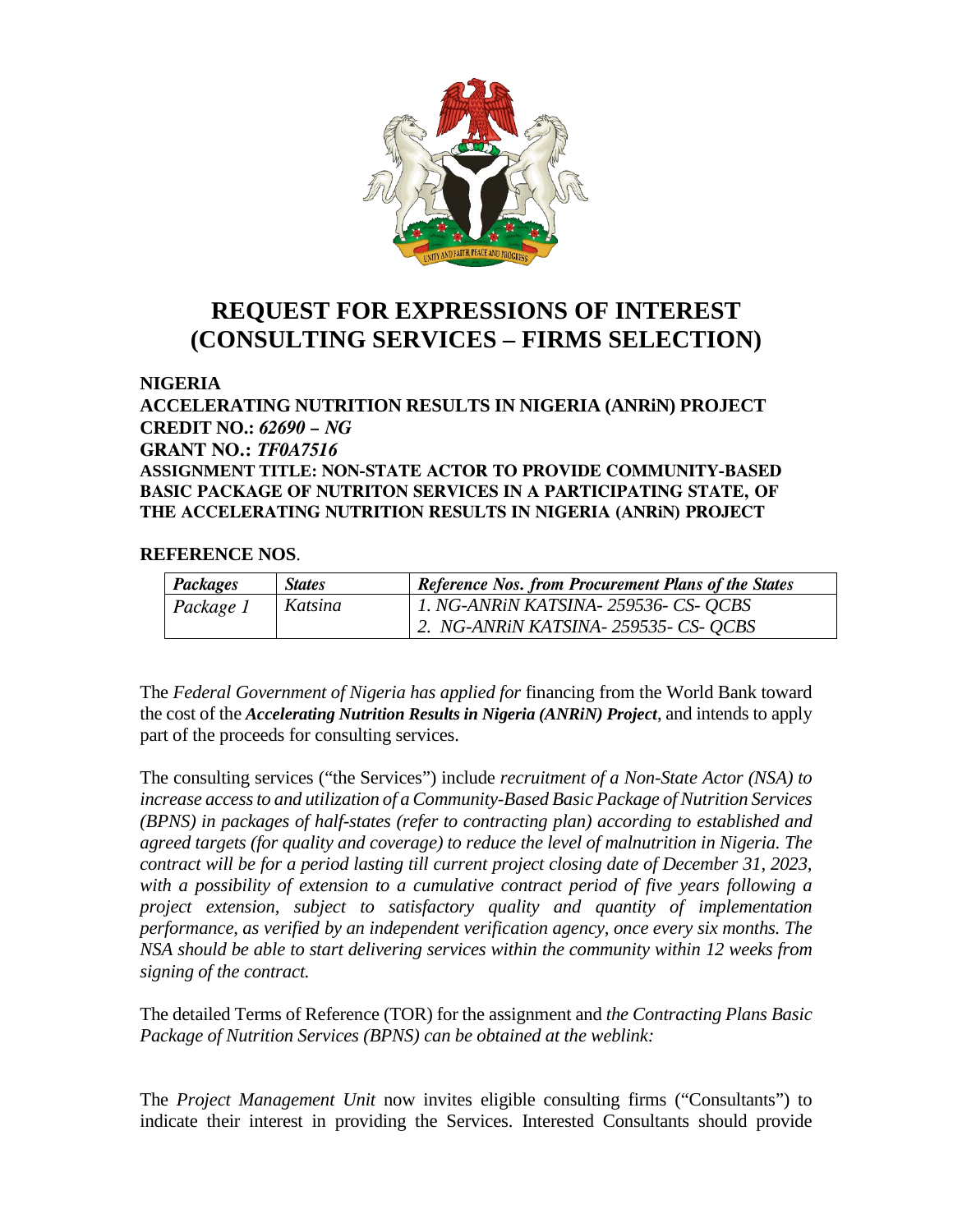information demonstrating that they have the required qualifications and relevant experience to perform the Services. The shortlisting criteria are:

- *1. Legal authorization from Government of Nigeria to operate within the country. This mandatory qualification will not be part of the EOI evaluated criteria.*
- *2. Technical and management skills of over a period of at least 8-10 years, with demonstrated experience of having delivered the range of basic package of quality nutrition services for at least 100,000 women of reproductive age and 350,000 children under 5 years of age over a period of 5 years subsequent years.*
- *3. Demonstrated experience of having undertaken at least three assignments of similar nature, geographical scope and scale in the last five years in developing nations. Experience in African countries will be considered an advantage. Evidence must be provided of such contracts having been completed in last five years. For an ongoing contract to be considered in the evaluation, at least 80 percent of the contract scope should have been completed.*
- *4. Demonstrated experience of either having undertaken procurement, drug logistics and supply chain management of nutrition-related products, supplies and pharmaceuticals or having legally binding collaboration with qualified firm engaged in procurement, drug logistics and supply chain management of nutrition-related products, supplies and pharmaceuticals.*
- *5. Operational experience in fragile, conflict and violence (FCV) affected countries will be considered an advantage.*
- *6. Demonstrated ability for financial management of projects (with audited accounts) of a cumulative value of at least the amount mentioned for each package in the appended Table 1, in the last three financial years:*

| <i>Lable 1</i>    |                               |                                                                       |  |
|-------------------|-------------------------------|-----------------------------------------------------------------------|--|
| State combination | <b>Number of</b><br>contracts | <b>Financial</b><br><b>Management</b><br>capability<br>(US\$ million) |  |
| Katsina           |                               |                                                                       |  |

*Table 1*

*7. Turnover of at least the amount mentioned for each package in the appended Table 2, in last three financial years on similar assignments*

| Table 2                  |           |                         |  |  |
|--------------------------|-----------|-------------------------|--|--|
| <b>State combination</b> | Number of | <b>Turnover in last</b> |  |  |
|                          | contracts | <i>three FYs</i>        |  |  |
|                          |           | (US\$ million)          |  |  |
| Katsina                  |           | 28                      |  |  |

- *8. Confirmed availability of skill set required for the assignment on the permanent rolls of the firm. This mandatory qualification will not be part of the EOI evaluation criteria.*
- *Note: A firm/JV/Consortia may express interest in a half state. For example, a firm/JV/Consortia may express interest for Katsina 1 or 2.*